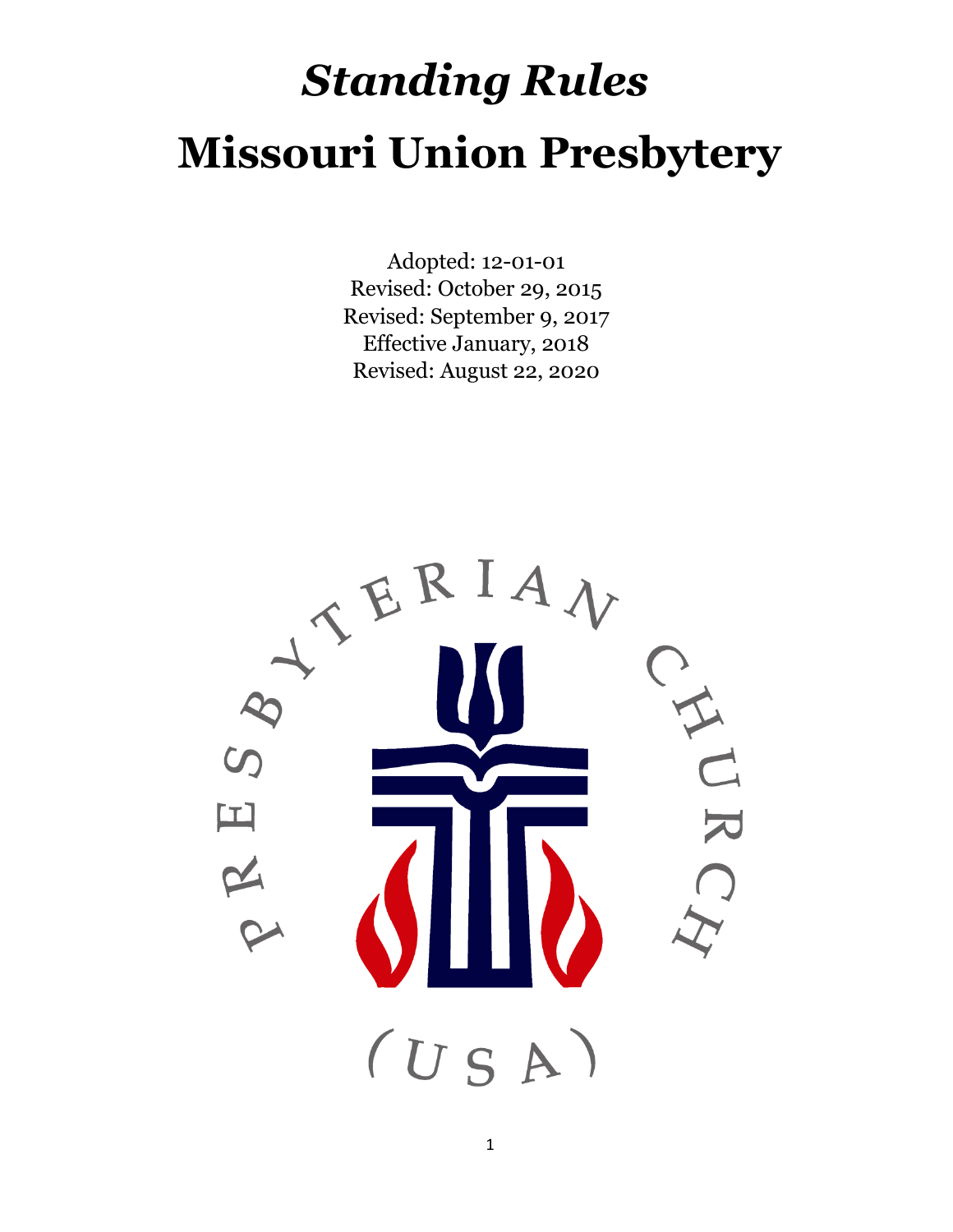# **STANDING RULES MISSOURI UNION PRESBYTERY**

## **1.00 General Principals of the Presbytery**

The mutual interconnection of the church through its councils is a sign of the unity of the church. Congregations of the Presbyterian Church (USA), while possessing all the gifts necessary to be the church, are nonetheless not sufficient in themselves to be the church. Rather, they are called to share with others, both within and beyond the congregation, the task of bearing witness to the Lordship of Jesus Christ in the world. This call to bear witness is the work of all believers. The particular responsibility of the councils of the church is to nurture, guide, and govern those who witness as part of the Presbyterian Church (USA), to the end that such witness strengthens the whole church and gives glory to God. (*Book of Order* G-3.0101)

#### **1.10 Name**

The name of this mid-council shall be MISSOURI UNION PRESBYTERY, a Presbytery of the Synod of Mid-America, and of the Presbyterian Church (USA).

## **1.20 Bounds**

The geographical area of this governing body shall be marked by the boundaries of the state of Missouri on the north and east; on the south by and including all of Lincoln, Warren, Montgomery, Osage, Miller, and Camden Counties; and on the west by and including all of Pettis (including Knob Noster in Johnson County), Saline, Chariton, Carroll, Livingston, Grundy, Morgan and Mercer Counties in the state of Missouri.

# **1.30 Membership and Responsibilities**

Membership in the Presbytery shall be determined in accord with G-3.0301 and G-3.0306 in the *Book of Order*. Persons serving as officers of the Presbytery, the General Presbyter and members of the Presbytery Council (hereafter referred to as Council) shall be enrolled as members of the Presbytery for their term of office with full voice and vote. When the Presbytery meets, each church shall have commissioner(s) corresponding to the number of members as follows:

1-500 @1 Elder; 501-1000 @2 Elders; 1001-1500 @3 Elders

Certified Christian Educators who are ordained Elders are members of the Presbytery with voice and vote.

#### **1.40 Meetings**

The Presbytery shall hold meetings in accord with the provisions G-3.0105 and G-3.0304 in the *Book of Order*. Meetings of the Presbytery shall be conducted according to the parliamentary procedures contained in the latest *Book of Order* and *Robert's Rules of Order, Newly Revised*.

The quorum for meetings of the Presbytery shall be ten percent of the total number of churches and active Ministers of Word and Sacrament set annually at the first stated meeting of the year by the Stated Clerk.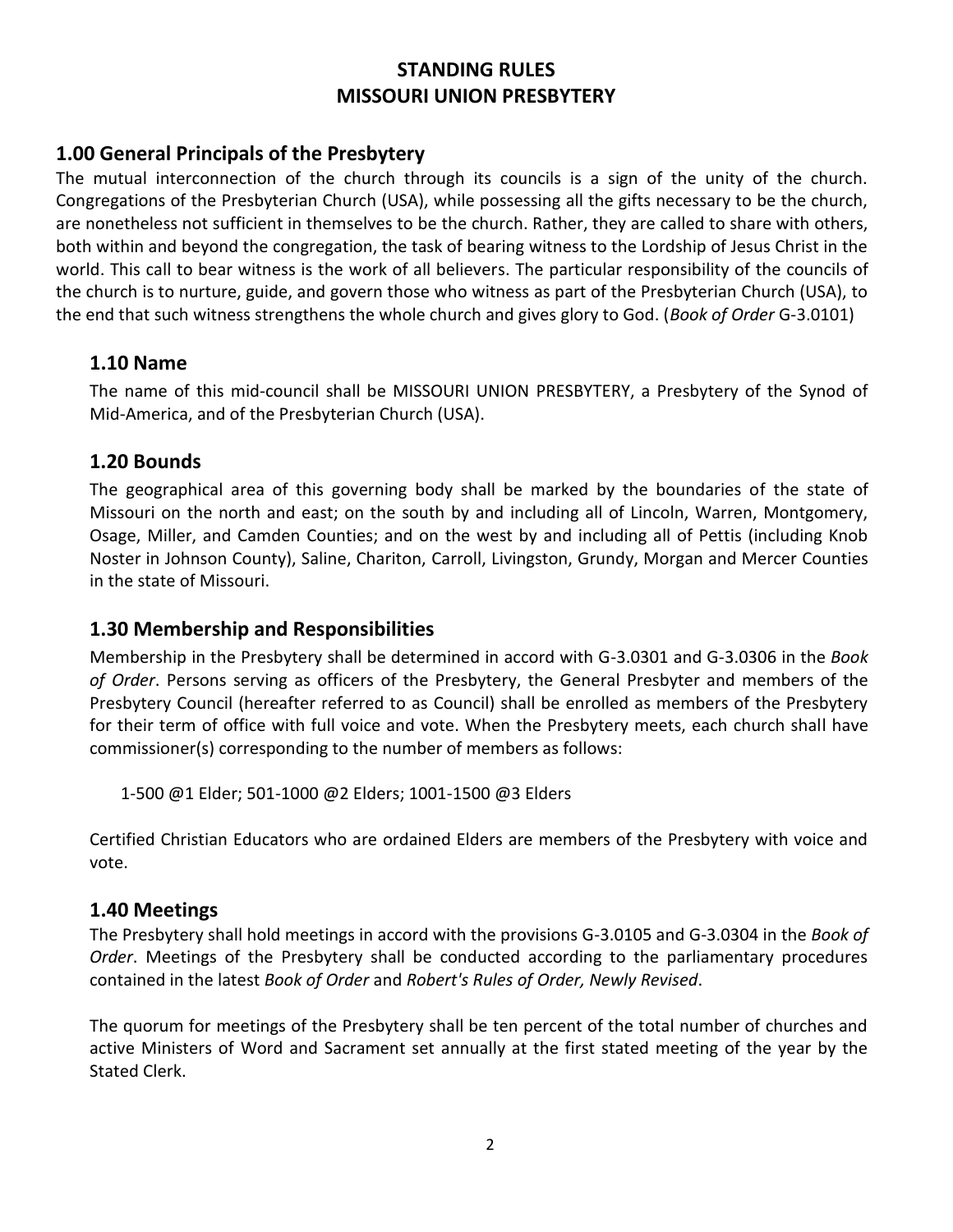# **2.00 Officers**

The officers of the Presbytery shall be the Moderator, Vice-Moderator, Immediate Past Moderator, Stated Clerk, and Treasurer in accord with those provisions set forth in the *Book of Order* G-3.0104.

# **2.10 Moderator**

The Moderator of the Presbytery shall be elected at the next-to-last stated meeting of the year by the Presbytery for a term of one (1) year, shall moderate the business of the Presbytery, and shall be registered with the State of Missouri as President of the Corporation.

In the absence of the Moderator, the Vice-Moderator shall serve as Moderator. If the Vice-Moderator is not available, the Immediate Past-Moderator shall serve as Moderator. The Presbytery Council will appoint a Moderator if none of the above is available.

## **2.20 Vice-Moderator**

The Vice-Moderator of the Presbytery shall be elected at the next-to-last stated meeting of the year by the Presbytery for a term of one (1) year and shall officiate as the Moderator of the Presbytery in the Moderator's absence, and assume such other duties as the Moderator shall assign.

## **2.30 Immediate Past-Moderator**

The Immediate Past-Moderator shall be a member and serve as Vice-Moderator of the Presbytery Council.

# **2.40 Stated Clerk**

The Stated Clerk of the Presbytery shall be elected by the Presbytery for a term of three (3) years. The Nominating Committee shall nominate a candidate for election as Stated Clerk during the final year of the term at the next-to-last stated meeting of Presbytery. The Stated Clerk may be re-elected.

An annual performance review of the Stated Clerk shall be conducted by the Personnel Committee. The Stated Clerk shall keep the membership rolls and attendance of all Ministers of Word and Sacrament, Certified Christian Educators, Certified Associate Christian Educators, and Commissioned Pastors.

The Stated Clerk shall serve as Parliamentarian of the Presbytery. A Recording Clerk and a Parliamentarian may be elected to serve at a meeting of the Presbytery upon the nomination of the Stated Clerk.

The Stated Clerk shall convey to the Council recommendations for the time and place of all stated meetings of the Presbytery in the coming year to be acted upon at the final meeting of the Presbytery each year. The Moderator, Vice-Moderator, Stated Clerk, General Presbyter, and Worship Committee of the Presbytery shall coordinate the meeting arrangements with the moderator of the session and session of each host church or host committee of non-church sites.

The Stated Clerk shall be responsible for recruiting, training, and assembling a team of people to annually review session records of churches within the Missouri Union Presbytery.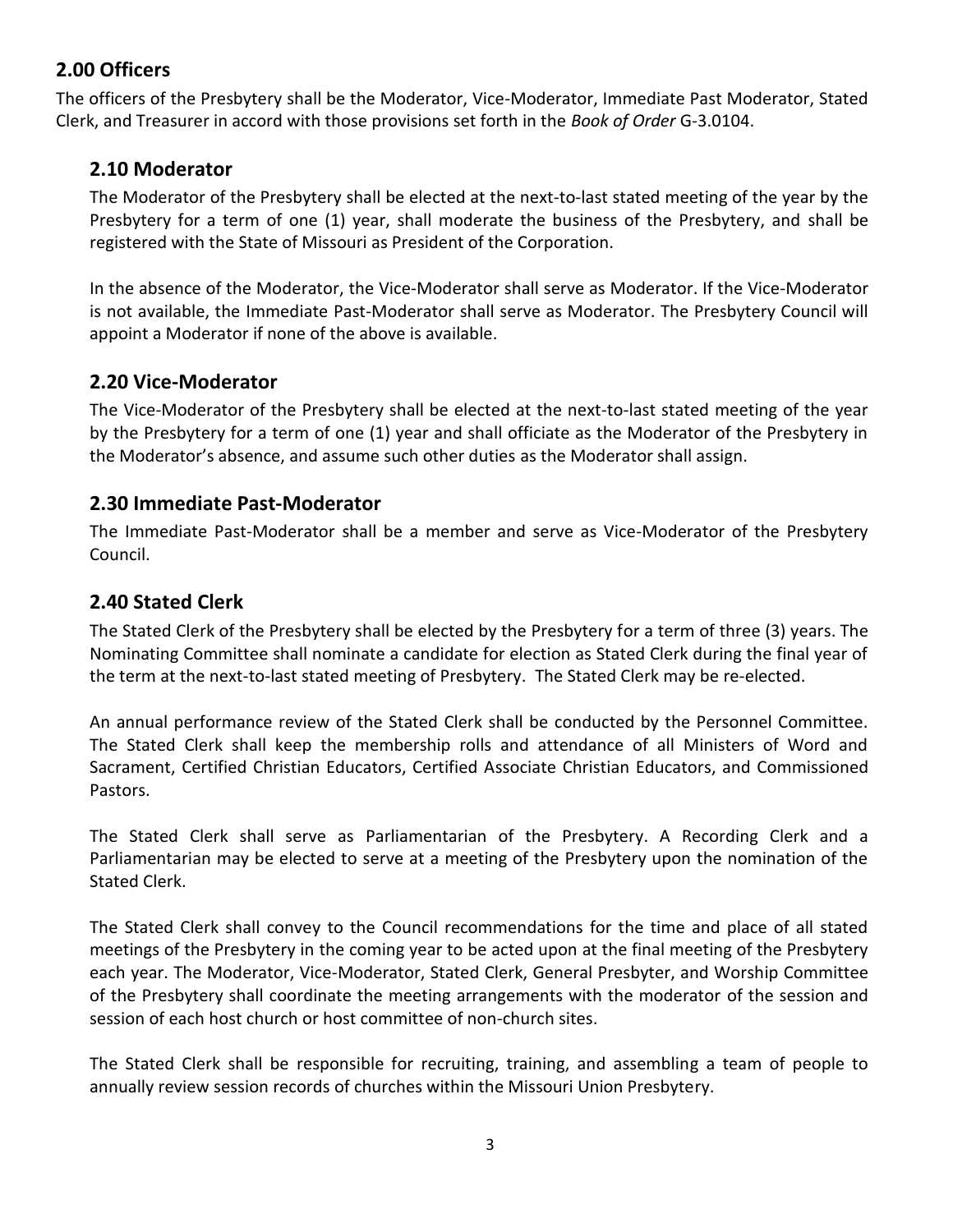The Stated Clerk will compile the *Presbytery Guide (*Manual of Administrative Operations *Book of Order G-3.0106)* from information submitted by moderators of the Presbytery committees. The Stated Clerk shall make copies of the completed Presbytery Guide available to the moderators of standing committees. Copies will also be made available to members of the Presbytery as requested.

## **2.50 Treasurer**

The Treasurer of the Presbytery shall be elected by the Presbytery for a term of three (3) years. The Nominating Committee shall nominate a candidate for election during the final year of the current Treasurer's term at the next-to-last stated meeting of the Presbytery. The Treasurer may serve a maximum of three (3) consecutive full terms. An annual performance review of the Treasurer shall be conducted by the Personnel Committee.

The Treasurer shall review monthly and annual financial reports; understand the posting and accounting procedures employed by the Presbytery office; and oversee internal budget control and review. The Treasurer shall be a member of the Finance Committee and Council. The Treasurer shall be bonded by the Presbytery.

## **3.00 General Presbyter**

The General Presbyter of the Presbytery shall be elected by the Presbytery upon recommendation of a General Presbyter Nominating Committee. This Committee shall be elected by the Presbytery upon the recommendation of the Nominating Committee. Position responsibilities will be as described in the Presbytery Guide (Manual of Administrative Operations *Book of Order G-3.0110)*. An annual performance review shall be conducted by the Personnel Committee. The General Presbyter will serve as Moderator of the Presbytery Council with vote.

#### **4.00 Corporation**

The Missouri Union Presbytery shall be incorporated under the General Not-for-Profit Corporation law of the State of Missouri. The corporation shall hold and administer all real property and receive and administer bequests and gifts. The General Presbyter shall be the registered agent for the corporation.

# **5.00 Presbytery Committees (12; Excludes Council)/Commission (1)**

The Presbytery shall elect those who are to serve on the twelve (12) standing committees and one (1) Commission*.* Those committees/commission are: Presbytery Council, Bills and Overtures, Camps and Outdoor Ministries, Commission on Ministry*,* Committee on Preparation for Ministry, Committee on Representation and Diversity, Finance, Leadership Development and Education; Nominating, Personnel, Sexual Misconduct Allegation Response, and Worship plus the Permanent Judicial Commission.

Presbytery approval is required when committees are created noting membership, purpose, terms and other pertinent facts. Committees and commissions shall be comprised of church and Presbytery members.

Committee moderators and members will be nominated for election by the Nominating Committee for 3 year terms; in three classes; with a maximum of two consecutive terms served unless otherwise noted. Partial terms of less than one year will not preclude election for two full three year terms.

The quorum for committee and commission meetings shall be a majority of the voting members.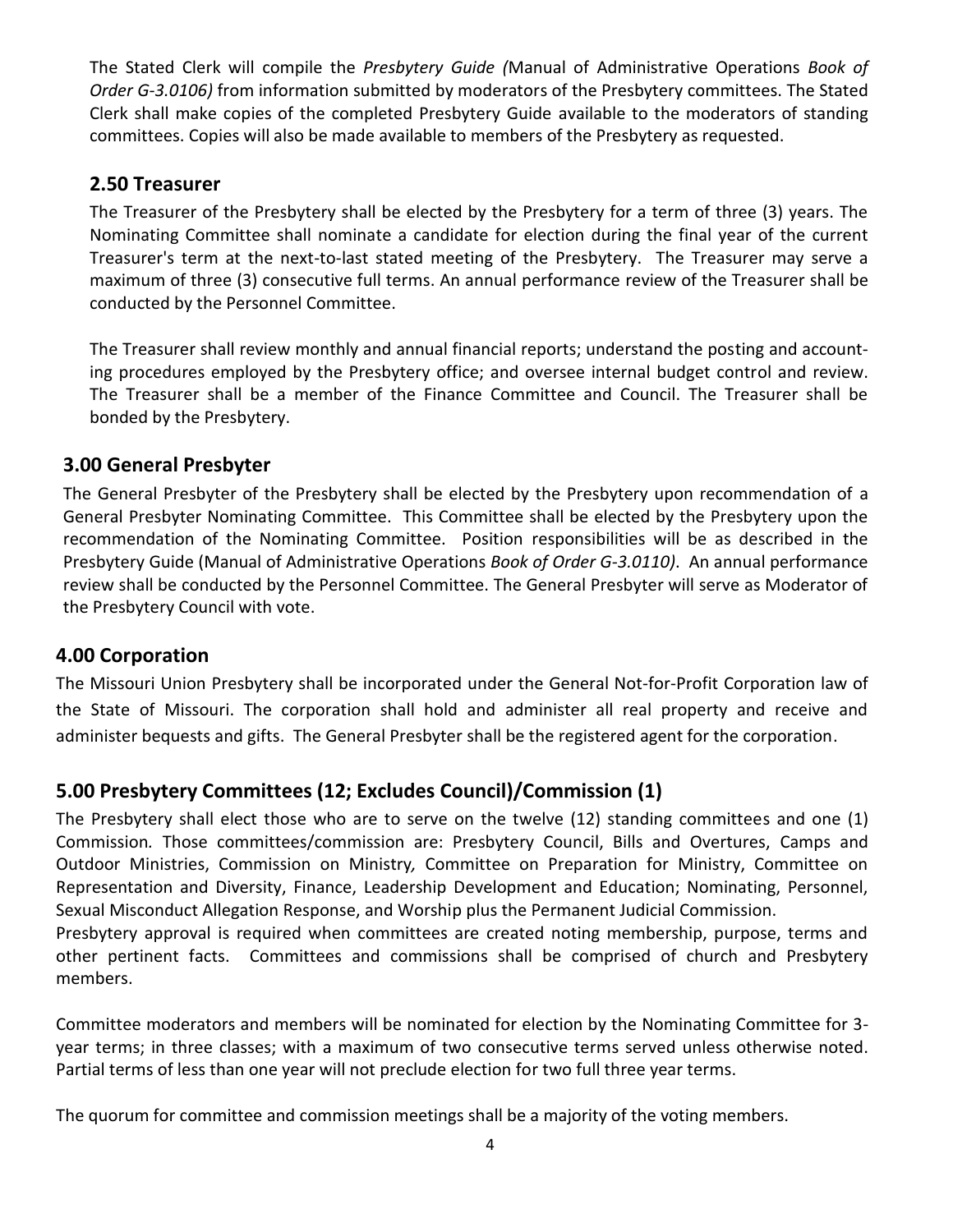## **5.05 Presbytery Council (18 members)**

The Council shall consist of the Moderator, Vice-Moderator, Immediate Past-Moderator, Stated Clerk, Treasurer, and General Presbyter; Presbytery Committee Moderators of Youth Ministry Committee, Commission on Ministry*,* Committee on Preparation for Ministry, Leadership Development and Education, Committee on Representation and Diversity, Worship, Finance, Personnel, Mission Team Liaison; the Moderator of Presbyterian Women and two (2) members-at-large. If a Committee Moderator is unable to attend Council, the Committee may designate another member to attend and vote pro-tem.

The General Presbyter, Immediate Past Moderator and Stated Clerk of the Presbytery shall serve as Moderator, Vice-Moderator, and Recorder of the Council, respectively.

The Council shall coordinate the Presbytery's vision, mission, and strategic goals; the work of Presbytery committees and Presbytery meetings; and serve as Trustees for the Corporation. The Council will assume responsibility for nominating the moderator/members of the Nominating Committee. Council shall also nominate moderator/members for sexual misconduct investigations of the Presbytery as needed.

## **5.10 Bills and Overtures Committee (6 members)**

The Stated Clerk shall staff the Committee as secretary and resource person with voice but without vote. General Assembly Commissioners and the Young Adult Advisory Delegate attending the most recent General Assembly may serve as a 'resource' to the Committee.

The Committee will 1) study all amendments to the Constitution of the Presbyterian Church (USA) presented to the Presbytery for a vote; 2) vote within the Committee on the amendments; and 3) inform the Presbytery of the outcome of that advisory vote. The Committee will also recommend a voting process to the Council when the Council meets to plan the Presbytery meeting when the vote will be held.

# **5.15 Youth Ministry Committee (9 members)**

The Youth Ministry Committee provides oversight and development of programming for presbytery youth retreats, mission trips, conferences, and camp experiences, assuring compliance with the presbytery's child protection policy.

# **5.20 Commission on Ministry (21 members)**

The Committee's role in the Presbytery is to shepherd and guide congregations and support open communication regarding the life and ministry of the congregations. The Commission on Ministry shall operate in accord with the *Book of Order G-3.0307 and G-2.11003b.* 

# **5.25 Committee on Preparation for Ministry (6 members)**

The Committee will provide care/supervision and develop/maintain processes to guide, nurture, and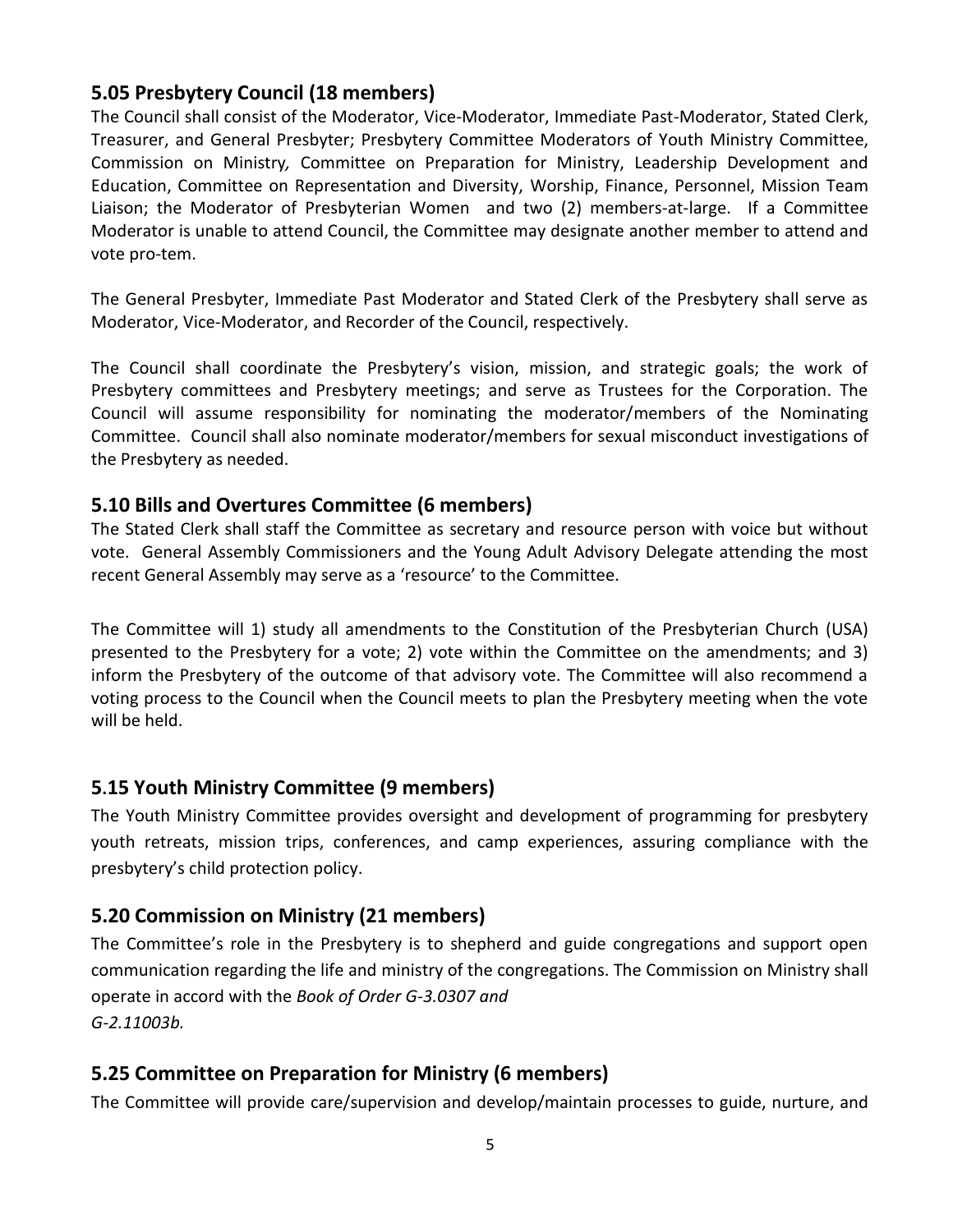oversee the preparation of 1) ministry candidates and inquirers for ordination to the Ministry of the Word and Sacrament (*Book of Order* G-3.0307); 2) Elders of the Presbyterian Church selected to become Commissioned Pastors (*Book of Order G-2.10*); and 3) those preparing for Certification as Christian Educator (*Book of Order G-2.11)*

## **5.30 Committee on Representation and Diversity (3 members)**

The Committee on Representation and Diversity shall function in an advisory and advocacy role helping to ensure balanced representation on Presbytery committees in accord with the *Book of Order G-3.0103*). The Stated Clerk shall staff the Committee as a resource person.

'Representation and Diversity' analysis and reporting is to include the participation classifications of 1) Ministers of Word and Sacrament and Elders; 2) Men and Women; 3) Race and Ethnicity; 4) Age; 5) Disability; 6) Congregation Locations, and 7) Theological Point-of-View, where possible.

# **5.35 Nominating Committee (6 members)**

The General Presbyter shall staff the Committee as a resource person and the Committee shall consult with the Commission on Ministry Moderator regarding nominations to the Sexual Misconduct Allegation Response Team.

At the next-to-last stated meeting of the year, the Nominating Committee shall present a slate of nominees for Officers of the Presbytery. At the last stated meeting of the year, it shall present a slate of committee members, moderators, except the members and moderator of the Nominating Committee. The slate will also include Synod Commissioners to be elected. General Assembly Commissioners, Alternate Commissioners, and the Young Adult Advisory Delegate shall be elected for one (1), two (2) year term at the last stated meeting of the year prior to the General Assembly they will attend. All officers, committee members, commissioners, and delegates shall ordinarily assume office on January 1st. The Committee may present nominations to the Presbytery during the year when vacancies occur, with those nominated assuming office when elected.

# **5.40 Finance Committee (9 members)**

The Committee will 1) oversee procedures for budgeting, depositing of receipts, payment of expenses, and investment administration working with the General Presbyter, Treasurer, and Bookkeeper; 2) develop and present to Council and Presbytery a proposed budget for the Presbytery; and 3) commission an annual financial review. The Committee will develop and revise Financial Policies and Procedures to be approved by the Presbytery Council.

# **5.45 Leadership Development and Education Committee (6 members)**

The Committee will be responsible for promoting throughout the Presbytery 1) child, youth, and adult education; 2) faith formation; and 3) leadership development/training for church officers and leaders. Additionally, the Committee will be responsible for guiding technology and communication 'best practices' with a primary focus on 'small churches' throughout the Presbytery.

# **5.50 Personnel Committee (6 members)**

Consideration shall ordinarily be given to nominating members with experience in Human Resources for adopting current 'best practices' regarding performance reviews and policies.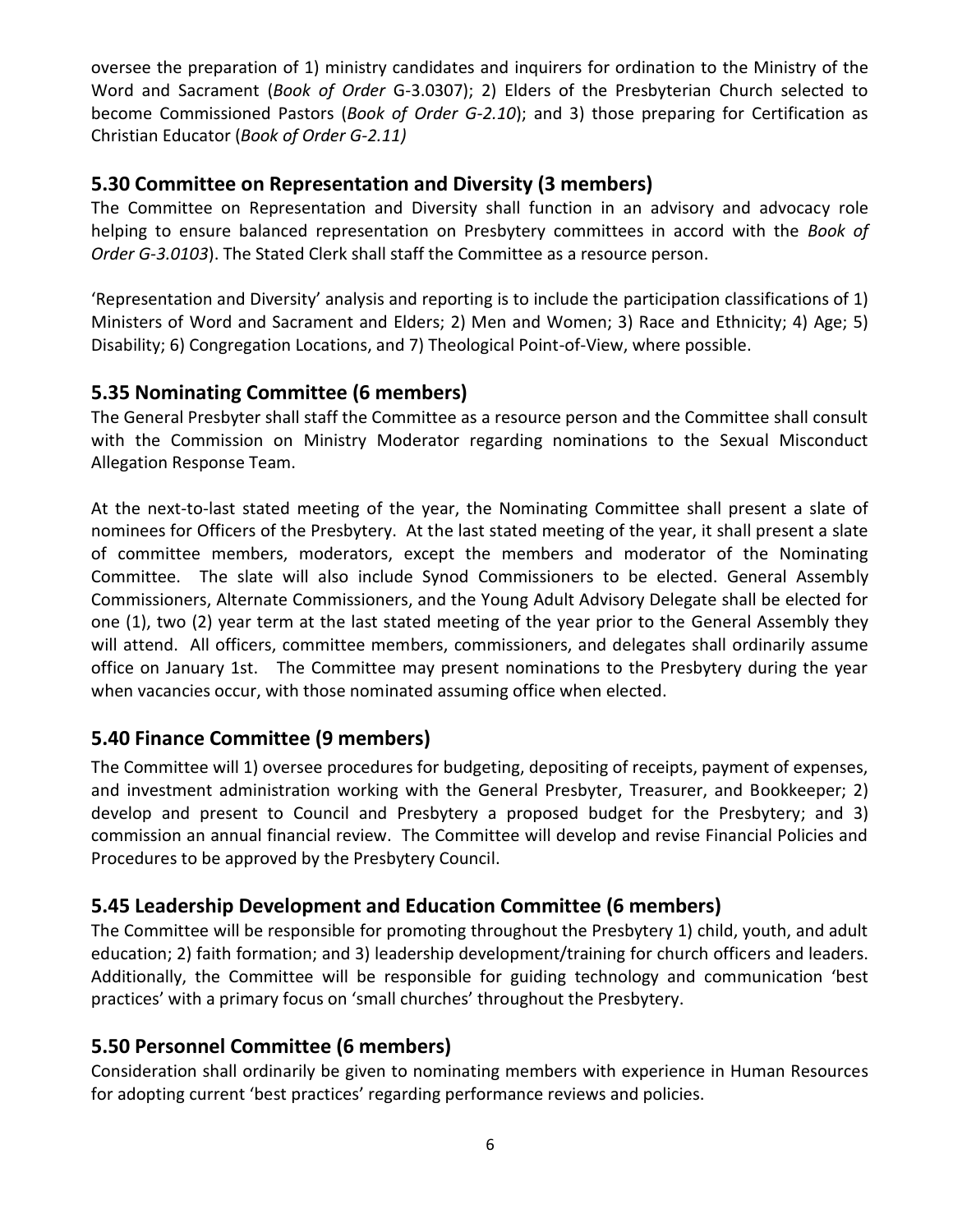The Personnel Committee will conduct regular performance reviews of the General Presbyter, Stated Clerk, and Treasurer for the purpose of providing feedback helpful in encouraging the optimum performance and working relationship of the staff and the Presbytery.

# **5.55 Sexual Misconduct Allegation Response Team (6 members)**

Consideration shall ordinarily be given to 1) nominating members with experience in sexual misconduct allegations and 2) required continuing education and training for members.

The responsibilities of the Team shall be in accordance with the Appropriate Boundaries Policy adopted by the Presbytery.

The Allegation Response Team is to act as a facilitator to respond quickly and objectively in a pastoral role: for alleged victims and their families; for congregations or entities which are disturbed by difficult situations; and for alleged offenders and their families.

The General Presbyter, Stated Clerk, and Moderator will appoint on a case-by-case basis a Sexual Misconduct Allegation Investigation Team (*Book of Order D-10.0000*).

## **5.60 Worship Committee (6 members)**

The Committee will be responsible for 1) organizing and coordinating worship at Presbytery meetings and 2) exploring further opportunities for worship at the Presbytery level. Additionally, the Committee will provide resources and training for worship leadership in their local congregations.

## **5.65a Mission Teams Liaison (1)**

A Mission Teams Liaison shall be nominated by the Nominating Committee and be a member of the Presbytery Council. The Mission Team Liaison shall be responsible for the overall coordination, evaluation, and inspiration of mission and Mission Teams including 1) docket time requests for MUP meetings, 2) the budget request process, 3) submission of annual self-evaluation reports, and 4) compliance with the Standing Rules requirements for Mission Teams. The Mission Team Liaison will encourage the churches of the Presbytery to utilize the mission team process in order to reach out in mission beyond the local congregation.

#### **5.65b Mission Teams**

Mission Teams will be formed to fill a specific need or support a specific cause or concern. Formation of a Mission Team requires formal action by a minimum of three (3) church sessions and by submitting an application to the Mission Team Liaison. Each of the church sessions must nominate of at least one (1) member or Minister of Word and Sacrament willing to serve on the Mission Team. Additional membership on the Mission Team will be open to all church members and Ministers of Word and Sacrament in the Presbytery.

Mission Teams shall be created for a term of one (1) year and shall be reviewed annually by the Mission Team Liaison. A recommendation to Presbytery to renew the Mission Team for another year will be part of the annual review process.

# **5.70 Permanent Judicial Commission (9 members)**

Permanent Judicial Commission members will be elected by the Presbytery to staggered terms of six (6) years each in accord with *Book of Order D-5.0101, D-5.0102 and D-5.0103*. The meetings of the